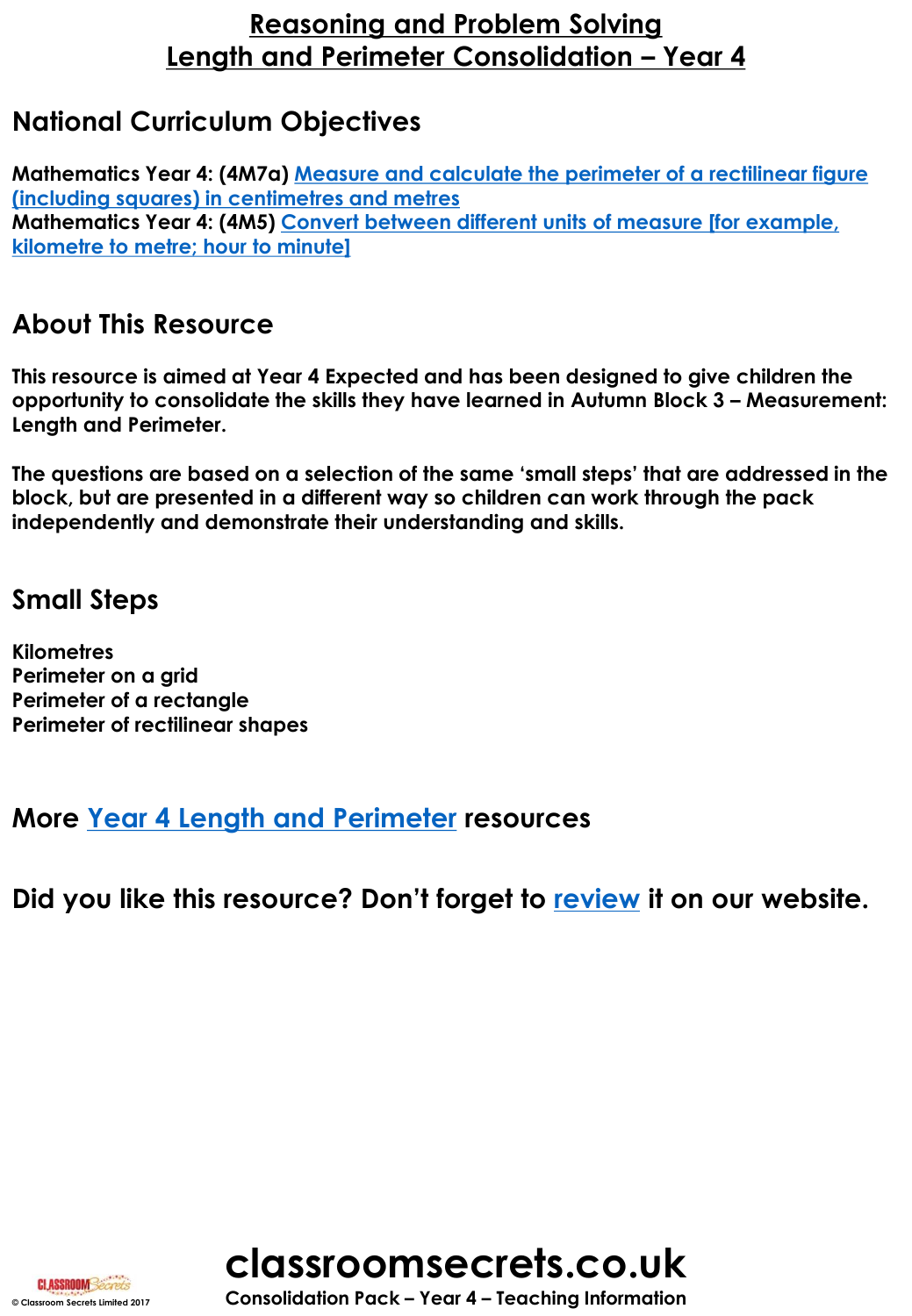**Farmers Allen, Biggs and Cogsworth all live along Countryside Lane. Farmer Allen lives 2,000m away from Farmer Biggs and Farmer Biggs lives 4,000m away from Farmer Cogsworth.** 



**1. A cheeky fox has made his den on Allen's farm. On Monday, the fox snuck under Allen's gate and into Farmer Biggs' chicken coop for a disco. He then tunnelled his way from Bigg's farm to Cogsworth's rabbit hutch for a party. How many kilometres long is the tunnel?** 

**2. On Tuesday, the cheeky fox let all Farmer Allen's sheep out of their enclosure and they raced to Farmer Biggs' and back again. How many kilometres did they race?** 

**3. On Wednesday, the farmers decided enough was enough. "My chickens haven't laid any eggs since last week! The animals are tired all day because they run wild at night with that pesky fox!" groaned Farmer Biggs. "We need to secure our farms!" Frustrated, Farmer Allen drove his tractor straight down Countryside Lane to Cogsworth's farm. He stopped to pick Farmer Biggs up on the way, and dropped him off on the way home. How many kilometres did he have to drive to get there and home again?**



**CLASSROOM**Sed

**© Classroom Secrets Limited 2017 Consolidation Pack – Year 4 – Expected**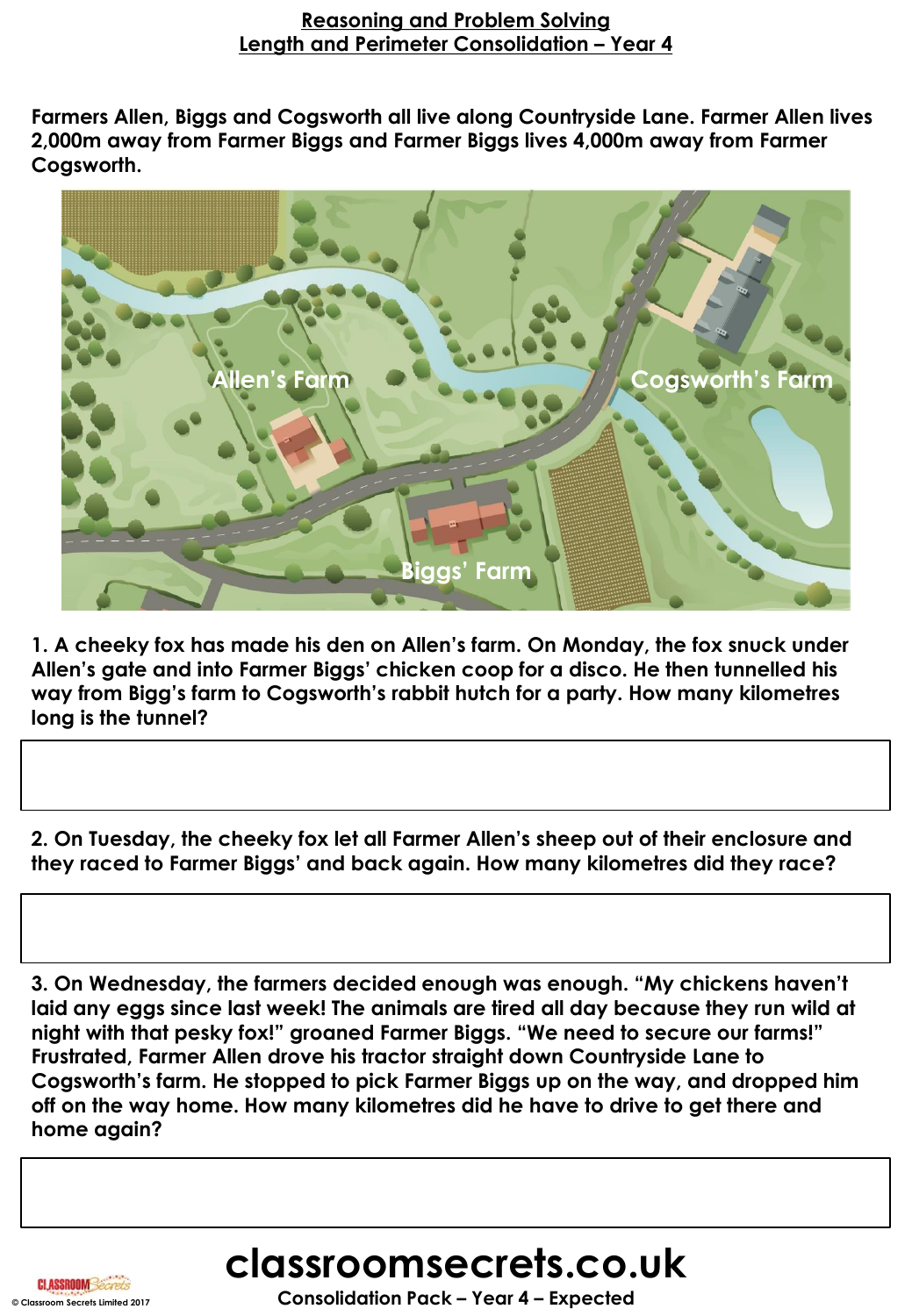#### **4. Farmer Allen has suggested the farmers should build taller fences around each of their animal enclosures.**

**Find the perimeter of each animal's enclosure on Farmer Allen's farm.** 

**8m 20m**



|     | ----        |     |                               |    |     |     |                   |             |                 |                                  |
|-----|-------------|-----|-------------------------------|----|-----|-----|-------------------|-------------|-----------------|----------------------------------|
| 12m |             |     |                               |    |     |     |                   | 8m          | Animal          | Perimeter of<br><b>Enclosure</b> |
|     |             |     |                               |    |     |     |                   |             | <b>Horses</b>   |                                  |
|     | 13m         |     | $\frac{\partial}{\partial x}$ | 8m | 12m |     |                   | <b>Pigs</b> |                 |                                  |
|     |             |     |                               |    |     |     |                   |             | Cows            |                                  |
|     |             |     | 4m                            |    |     |     | $\mathsf{L}$<br>T |             | <b>Sheep</b>    |                                  |
|     | <b>TERS</b> | 16m |                               |    |     | 20m |                   |             | Goats           |                                  |
|     |             |     | 4m                            |    |     | W   |                   |             | <b>Chickens</b> |                                  |

**5. Which animal's enclosure will take the most fencing? Why?** 

#### **6. Which two enclosures have the same perimeter?**

**7. Farmer Allen is thinking of adding turkeys to his farm, but they will need their own enclosure. He wants the perimeter to be 30 metres. Each square on the planning grid is one metre squared.** 

**Draw a possibility for the perimeter of the new enclosure on the grid.**





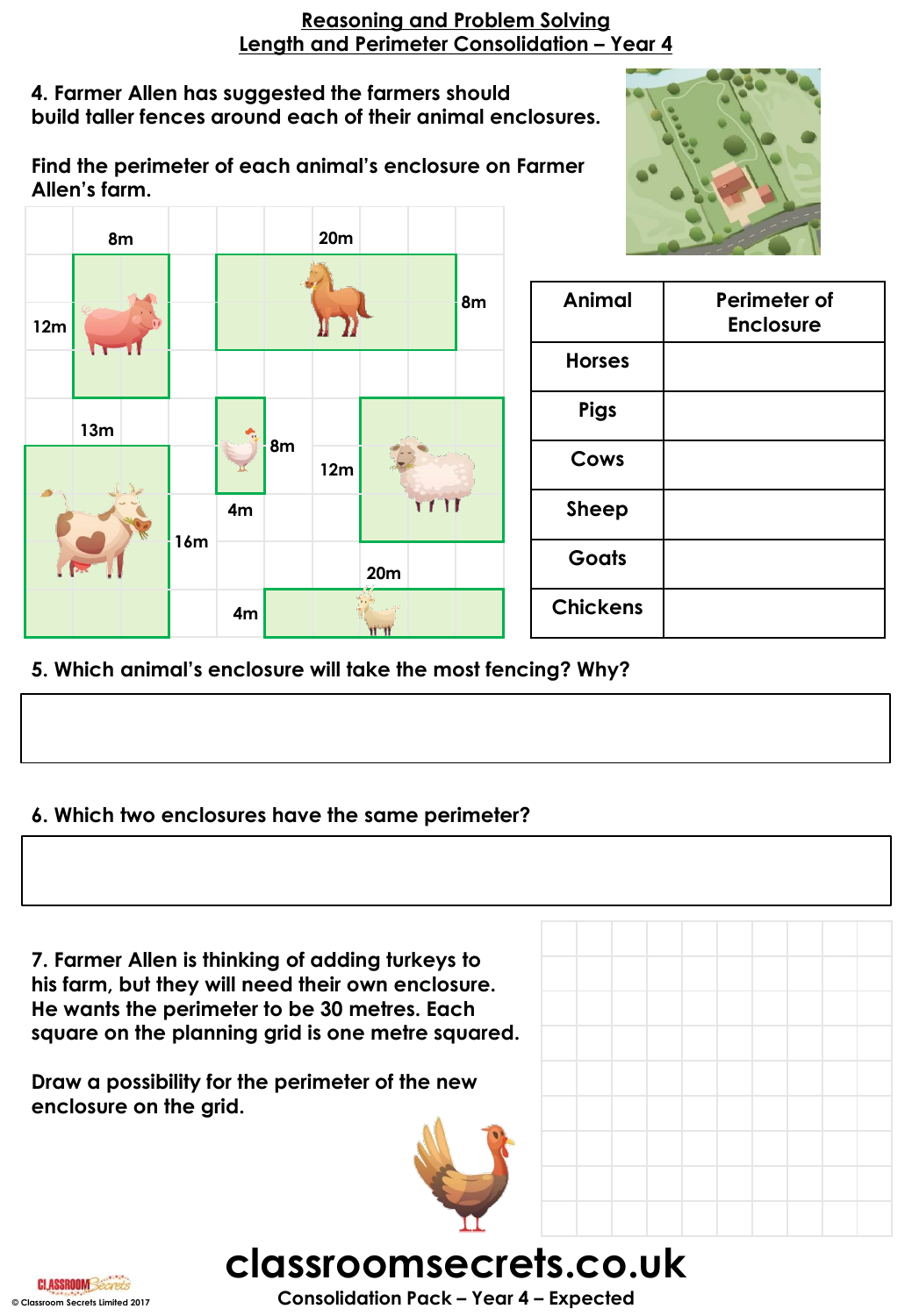**8. Farmer Biggs has suggested each farmer build a fence around their own farm.** 

**He knows the length of his fence must be14m longer than the width.** 

**The width is between 24 and 32m. What could the perimeter of his farm be?** 



**9. Just to be safe, Farmer Biggs would like to build a fence around his barn as well. The perimeter of the barn is 72m. The length of the barn is half of the width. What are the measurements?** 

**10. Farmer Cogsworth, in an incredible attempt at farm security, has suggested they build a giant fence around ALL the farms. What is the perimeter of his proposed fence in kilometres?**



**11. Consider each farmer's proposed fix to the fox problem. Which of the solutions will work? Why or why not?** 



# **classroomsecrets.co.uk**

**© Classroom Secrets Limited 2017 Consolidation Pack– Year 4 – Expected**